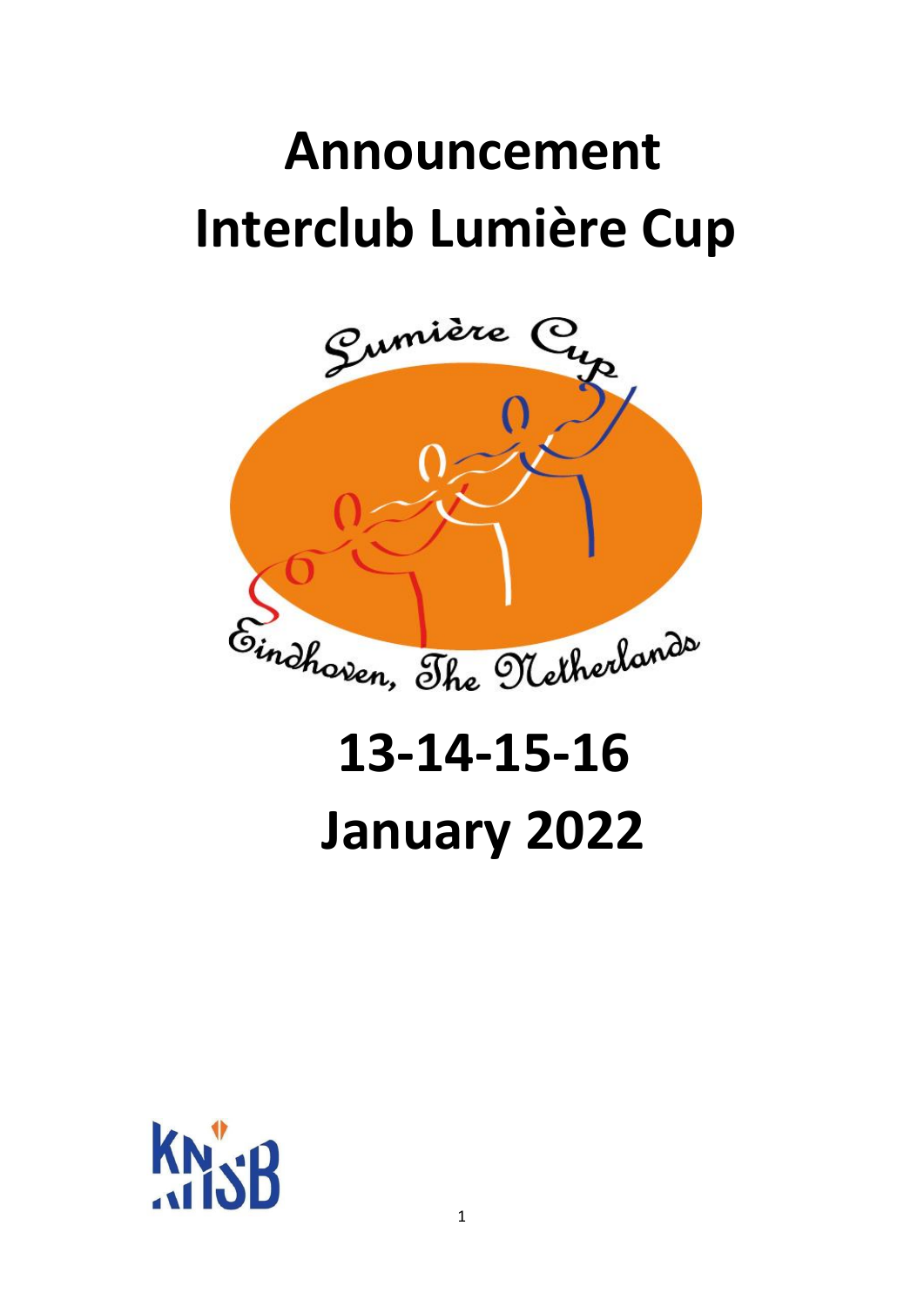#### **ANNOUNCEMENT INTERCLUB LUMIÈRE CUP 2022**

The Dutch Federation, **K**oninklijke **N**ederlandsche **S**chaatsenrijders **B**ond (KNSB), together with Stichting Lumière Cup have the great pleasure to inform all ISU members that we will organise the 5th Lumière Cup from Thursday the 13th of January until Sunday the 16th of January 2022.

This Interclub Synchronized Skating Competition will take place at the Ice Rink in Eindhoven, The Netherlands and will include the following categories:

- ➢ Pre-Juvenile
- ➢ Juvenile
- ➢ Basic Novice
- $\triangleright$  Junior B (Free Skating program only)
- ➢ Senior B (Free Skating program only)
- ➢ Mixed Age
- ➢ Adult

#### **GENERAL RULES**

The Interclub Lumière Cup 2022 will be conducted in accordance with the ISU Constitution, ISU General Regulations 2021 and Special Regulations & Technical Rules for Synchronized Skating 2021 as well as applicable ISU Communications. The teams must belong to an ISU Member (Rule 130, paragraph 7), the ages must be within the limits specified in Rule 108, paragraph 3. All skaters must qualify with regard to eligibility according to Rule 102 and participation and citizenship requirements according to Rule 109. (This for all categories).

The Free Skating programs of the categories Pre-Juvenile, Juvenile and Basic Novice will be according to the rules of the ISU for **Basic Novice**. The Free Skating program of the category Mixed Age will be according to the rules of the **Mixed Age**. The Free Skating program for Adult will be according the ISU Technical Requirements for **Adult**.

#### **TECHNICAL DATA**

The technical data for all categories are:

- $\triangleright$  Senior B: at least 15 years before the 1st of July 2021, 12 to 16 skaters with a maximum of 4 alternates.
	- Free Skating program 4 minutes (+/- 10 sec) Factor 1.6 Well Balanced Program Content according to Communication 2236 Senior Free Skating program
- ➢ Junior B: at least 13 years but have not reached the age of 19 before the 1st of July 2021, 12 to 16 skaters with a maximum of 4 alternates.
	- Free Skating program 3 minutes 30 seconds (+/- 10 sec) Factor 1.6
	- Well Balanced Program Content according to Communication 2236 Junior Free Skating program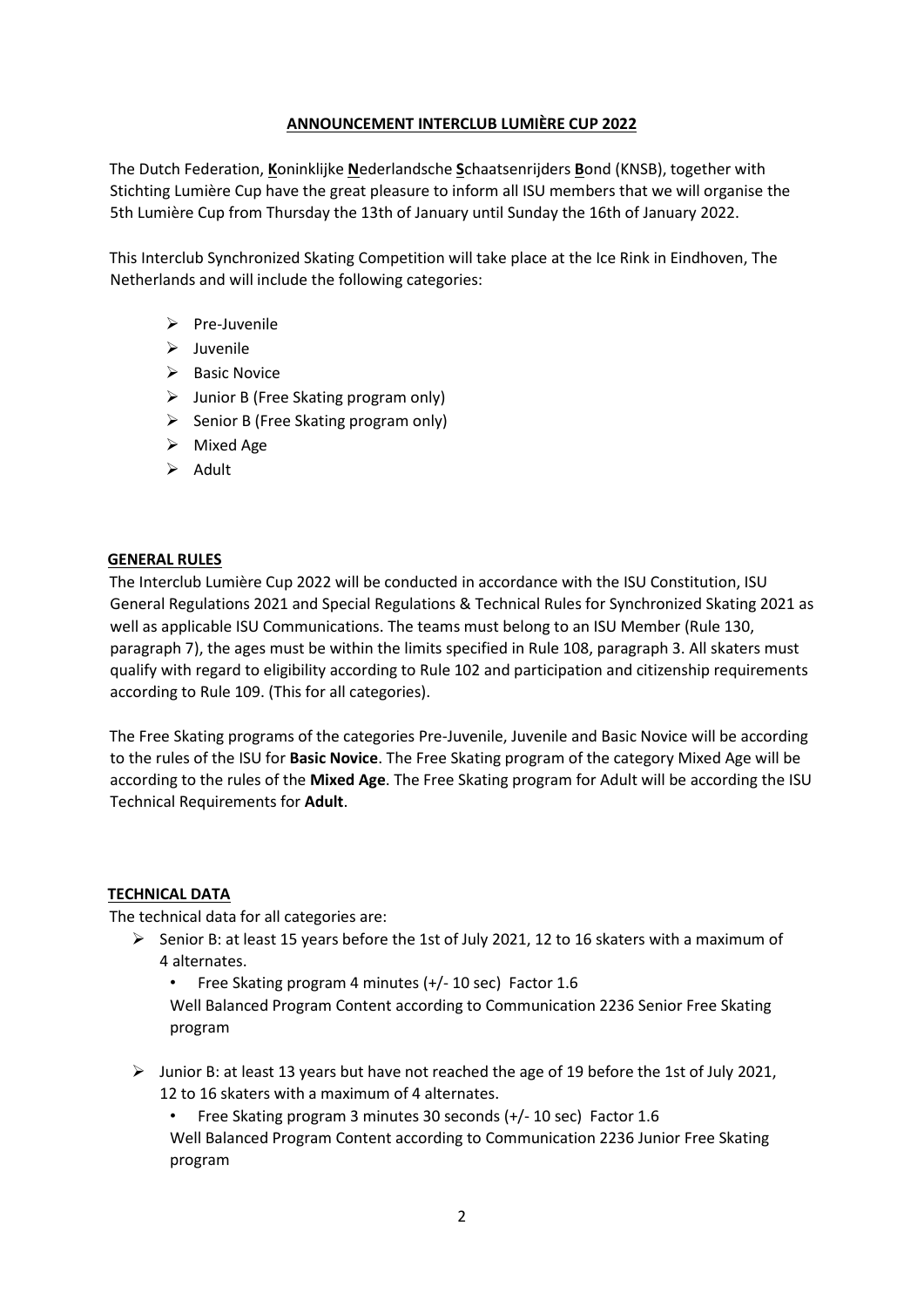$\triangleright$  Adult: must have reached the age of 18 years old with 50% over 25 by the 1st of July 2021, 12 to 16 skaters with a maximum of 4 alternates.

• Free Skating program 3 minutes (+/- 10 sec) Factor 1.0 Well Balanced Program Content and other rules will be according the ISU Technical Requirements for International Adult Figure Skating Competitions 2021-2022 for adult teams.

 $\triangleright$  Mixed Age: no age limit, 8-16 skaters with a maximum of 4 alternates,

• Free Skating program 3 minutes (+/- 10 sec**)** Factor 1.6 Well Balanced Program Content according to Communication 2236 Mixed Age Vaults and lifts are permitted

- ➢ Basic Novice: at least 10 years but have not reached the age of 15 before the 1st of July 2021, 12-16 skaters with a maximum of 4 alternates.
	- Free Skating program 3 minutes (+/- 10 sec) Factor 1.6

Well Balanced Program Content according to Communication 2338 Basic Novice

- $\triangleright$  Juvenile: not older than 12 years by the 1st of July 2021, 8-16 skaters with a maximum of 4 alternates.
	- Free Skating program 3 minutes (+/- 10 sec**)** Factor 1.6 Well Balanced Program Content according to Elements: Communication 2238 Basic Novice
- $\triangleright$  Pre-Juvenile: not older than 10 years old by the 1st of July 2021, 8-16 skaters with a maximum of 4 alternates.
	- Free Skating program 3 minutes (+/- 10 sec**)** Factor 1.6

Well Balanced Program Content according to Communication 2238 Basic Novice

For categories Senior B, Junior B, Juvenile and Pre-Juvenile the rule of 80%/20% applies to the total number of skaters skating the program:

- at least 80% must meet the age category
- 20% or less may be outside the age criteria of the category with a maximum of two years.

| <b>Total</b> | 16 | 15 | 14 | 13 | 12 | 11 |   | 8 |
|--------------|----|----|----|----|----|----|---|---|
| Age cat      | 13 |    | 11 | 10 | 10 |    | о |   |
| <b>IFree</b> |    |    | ت  |    |    |    |   |   |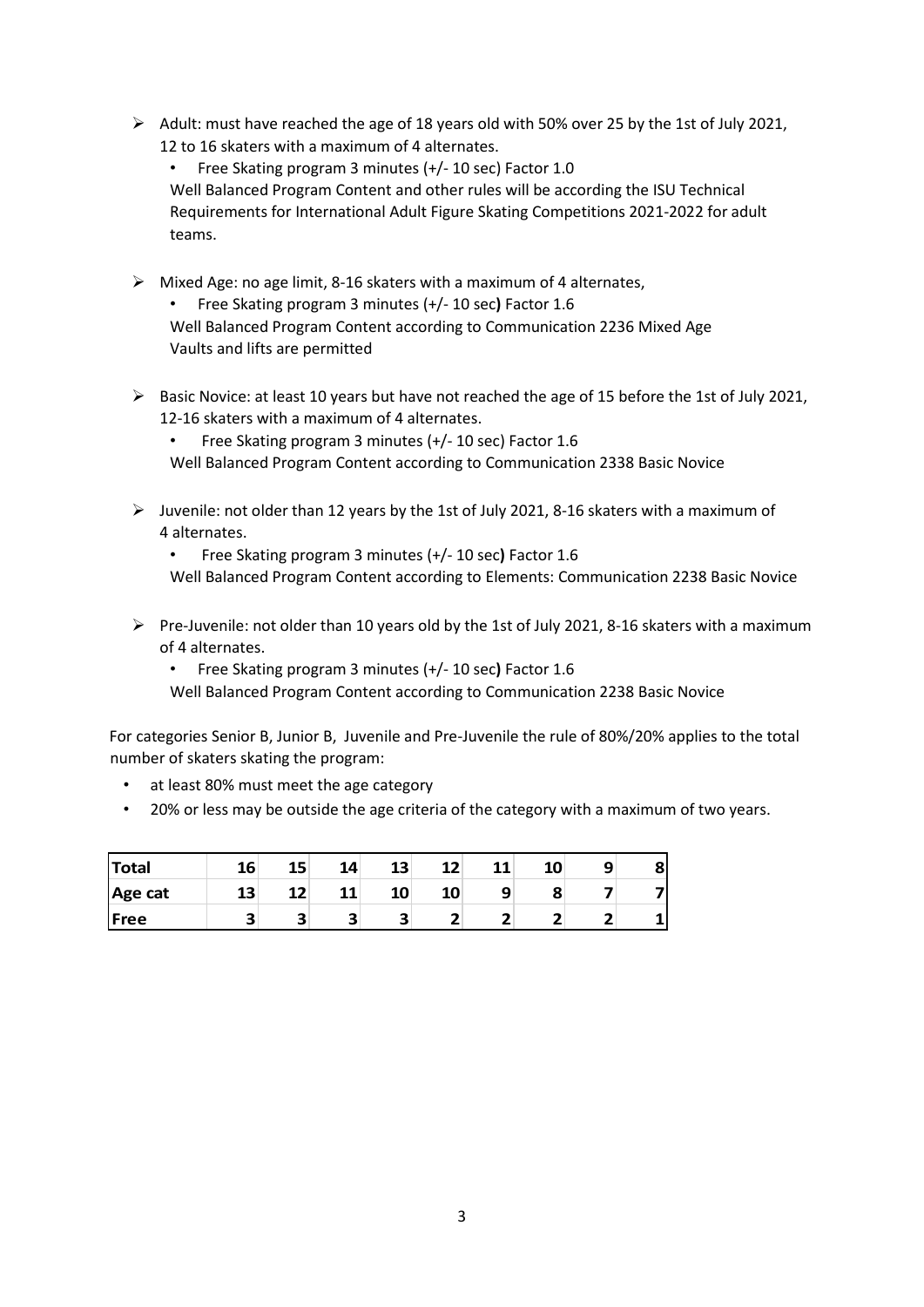#### **VENUE**

The competition will be held in Eindhoven, the Netherlands at ice rink IJSSPORTCENTRUM EINDHOVEN. The competition rink is covered, closed and heated and measures 60 x 30 meter and has a seating capacity of approximately 1.700 seats.

The outdoor training rink is covered, not closed and not heated and measures 60 x 30 meter. The competition and official practice will only take place at the indoor rink.



IJssportcentrum Eindhoven Antoon Coolenlaan 3 5644RX Eindhoven The Netherlands www.ijssportcentrum.nl





Indoor rink Outdoor rink

#### **ENTRIES**

Please be so kind to notify us **your intention to participate** at the competition not later than **Wednesday 10 November 2021 23:59 Central European Time (UTC+1)**, so we can begin planning for your attendance **(PRELIMINARY ENTRY FORM – FORM 1)**. ). Please also fill **Appendix A** if you are interested in information about any of the services we can offer you. This would help us a lot in our planning preparation.

The final entries have to reach us at the **10 th of December 2021 23:59 Central European Time (UTC+1).**

The organizing committee reserves the right to limit the number of teams per country, refuse entry or cancel a category. This will only be decided if necessary, and will be at the discretion of the organizing committee only. We have limited time available for the Interclub competition, please submit your entries as soon as possible to:

- Lumière Cup
- Mrs. Ellie van Soest / Mrs. Monique de Brouwer
- E-mail[: lumierecup@hotmail.com](mailto:lumierecup@hotmail.com)

### **CLOSING DATE PRELIMINARY ENTRY: 10 November 2021 CLOSING DATE OF FINAL ENTRIES : 10 December 2021**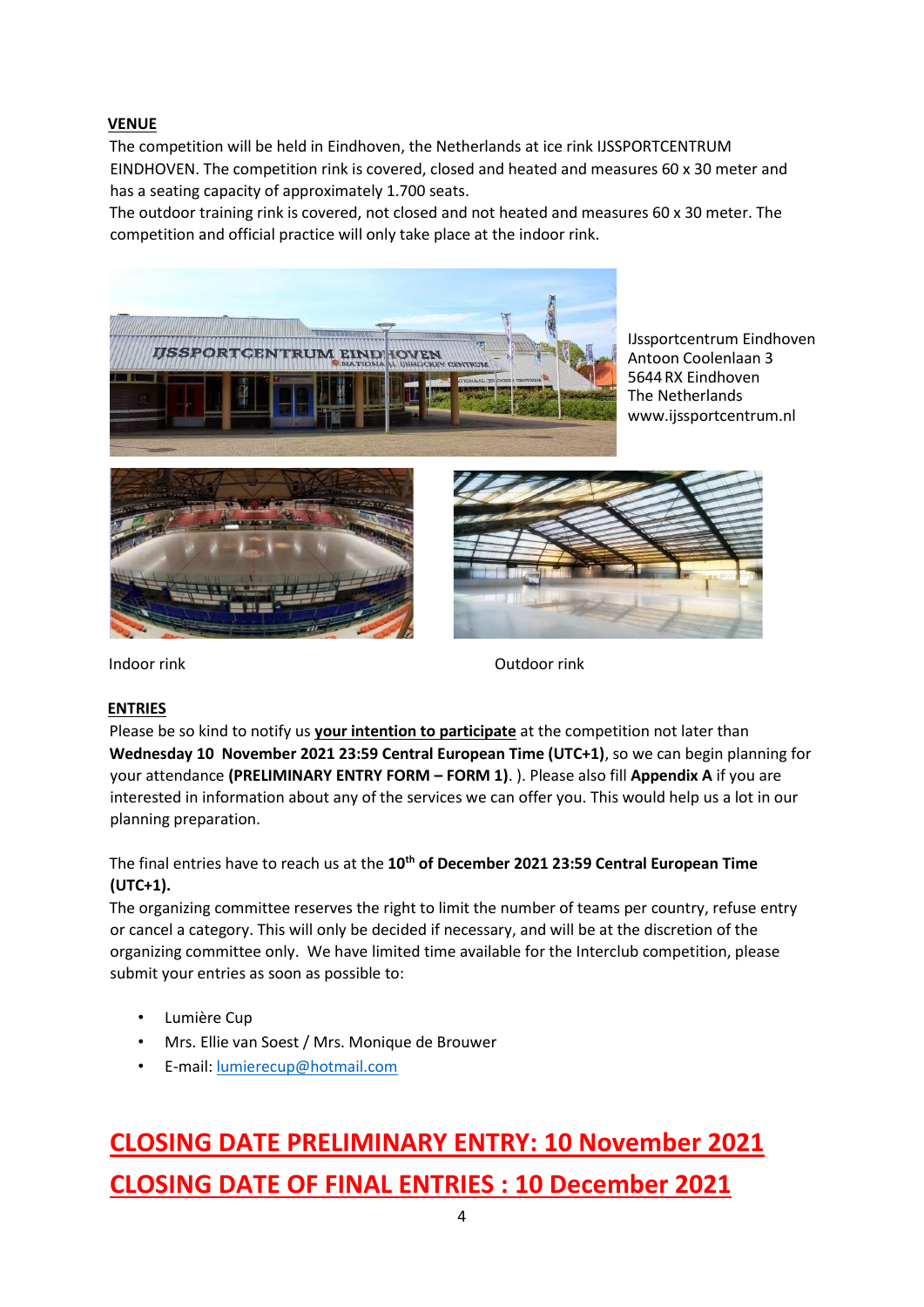#### **ENTRY FEE**

The entry fee for Free Skating program only  $\mathbf{F} \in \mathcal{F}$  =  $\mathcal{F}$  + 450 per team

These entry fees do not include any extra practice ice.

The payment of the entry fee must be received on the bank account of Stichting Lumière Cup latest at the final closing date of entries at **10 December 2021** by credit transfer (the bank draft expenses will be charged to the registering teams and not to the organiser of the competition). No refunds can be given after the 10<sup>th</sup> of December 2021. The team registration will be valid only after payment of the entry fee.

Teams which sent in the pre-entry in an earlier stage are urgently requested to inform the organisation if the team will not participate in the end. Please notify the organisation as soon as possible but before the 10<sup>th</sup> of December 2021.

| Account Holder: |   | Stichting Lumière Cup |
|-----------------|---|-----------------------|
| <b>IBAN</b>     | ٠ | NL84RABO0334619637    |
| <b>BIC</b>      | ٠ | RABONL2U              |

Clearly point out: "Interclub Lumière Cup 2022", the name of the team and category in all payments. Commissions and any bank transaction fees will be at your charge and have to be paid directly to the bank. The organizing committee must receive the net amount of above mentioned entry fees.

#### **UNOFFICIAL PRACTICE ICE**

Unofficial practice ice for all teams is available on Tuesday, Wednesday, Thursday, and Friday, at IJssportcentrum Eindhoven. For earlier or later unofficial practice ice please contact us. It is possible to reserve practice ice per block of 15 minutes. Costs are € 70,00 per block for the indoor rink and € 50,00 per block for the outdoor rink. The outside rink is covered, not closed. Measurement of both rinks are 60 x 30 meter. The available unofficial practice time will be divided on first come, first served base and can be changed for any reason at the discretion of the Organizing Committee. Please use FORM 5 to order any practice ice. Extra practice ice must be paid in advance directly after reservation request.

#### **PROGRAM CONTENT SHEETS**

Along with the official entry form (FORM 2), teams should send the planned program content sheets (FORM 6a for all categories) one per program. Planned Programs can be adjusted after official practice.

#### **LIST OF TEAM MEMBERS**

Along with the entry form (FORM 2), teams should send the list of team members (FORM 3 for all categories), one per program. The national passport for each skater of the teams taking part in the competition will be checked during the accreditation. Any skater who is not a national of the country for which they are competing, must have a release certificate. The list of team members can be adjusted upon accreditation.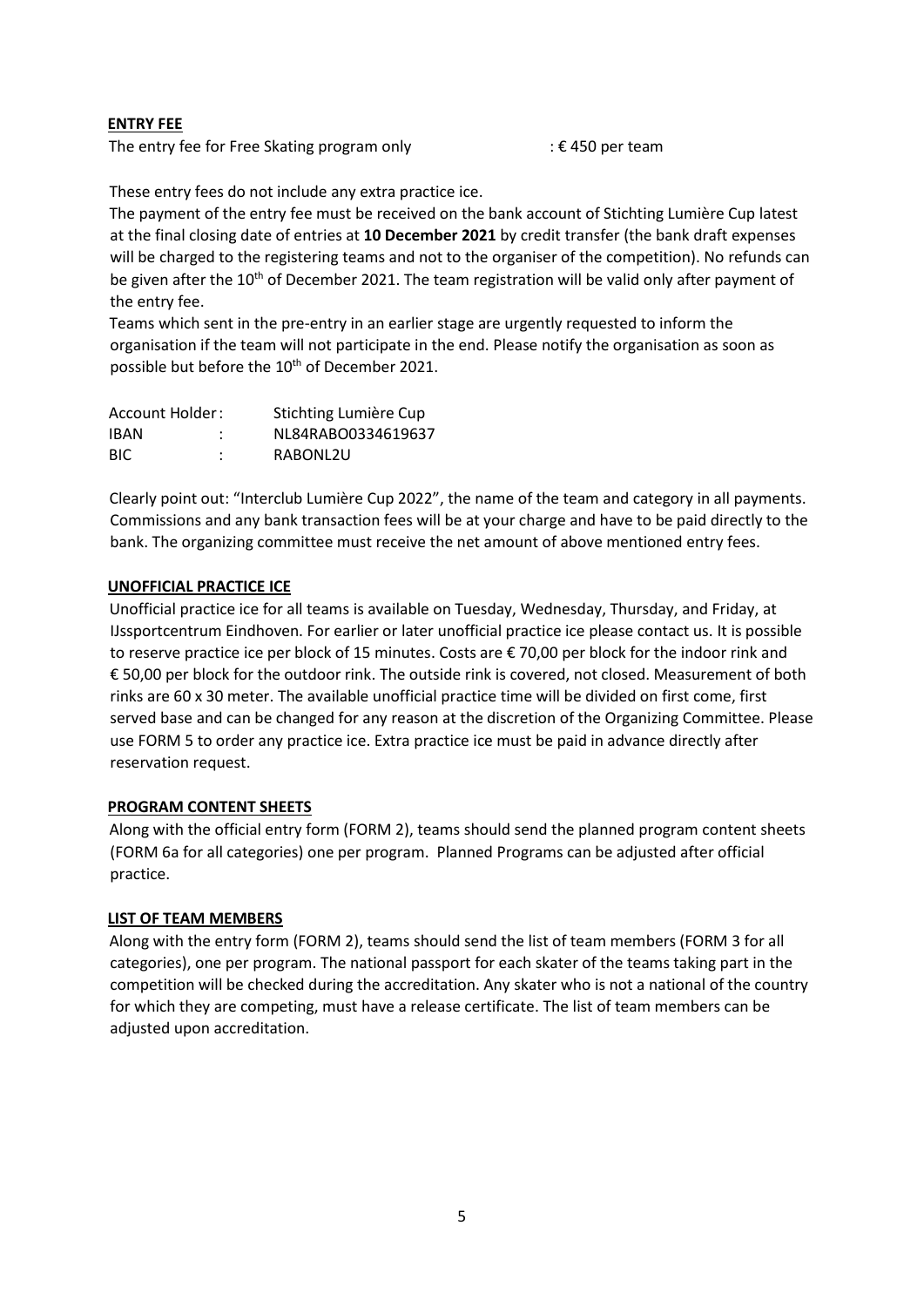#### **JUDGES & OFFICIALS**

The panel of Judges for each category will be composed of, if possible :

- 1 Referee
- 1 Referee's Assistant Ice Level
- 3-5 Judges
- 1 Technical Controller
- 1 Technical Specialist
- 1 Assistant Technical Specialist
- 2 Data/Replay Operator

Each participating country may enter one judge. Additional judges can be invited. Travel, accommodation and meals will be paid for the Technical panel and the Referee by the organizing committee as well as the accommodation and meals for the judges. Teams are invited to bring a judge or technical panel member. Please be aware that all judges must be nominated before the closing date for final entry.

#### **MUSIC**

All teams shall provide their competition music in advance by emailing an MP3-file through "We Transfer" to the following email-address: **lumierecup@hotmail.com**. Teams must send their music not later than the 22nd of December 2021 (Please use FORM 4).

Each email message should only contain one music file. The subject of the email and the name of the file should be in the format "category-name of the team" (for example Junior B – Team ABC.mp3). Upon accreditation all teams shall bring their competition music of excellent quality on CD (no mp3cd) as a backup. The CD must be properly inserted in its original case, must clearly show the name of the team, the category, the type of program (short/free) as well as the exact running time of the music (not skating time). Only one program in one track per CD is permitted.

All teams shall furnish music of excellent quality by email in MP3 format only, in accordance with Rule 823, paragraph 2. A list of titles, composers and orchestras of the music to be used for the Short Program and Free Skating Program must be listed for each Team on the official Music Selection Form and attached to the official Entry Form for Teams.

The MP3 files, one file per program, shall be named:

<Program>\_<category>\_<country abbreviation>\_<team name>.mp3

For example: Free\_Mixed\_Age\_NED\_Team\_Illuminque.mp3.

The files shall be sent throug[h WeTransfer](https://wetransfer.com/) (wetransfer.com) with lumierecup@hotmail.com as the receiver. In case of technical difficulties please send an email as soon as possible to lumierecup@hotmail.com.

In accordance with Rule 823, paragraph 2, all Teams must announce the exact running time of the music, (not skating time), which shall be certified by the Team, Coach, Team Manager or Team Leader at the time of registration.

In addition Teams must provide at registration a back-up for each program in MP3 format on a separate USB thumb drive for each program. The thumb drives shall be formatted for Windows (NTFS, FAT32 or exFAT) with only the MP3 file of the program in the main (root) directory, without other files or directories.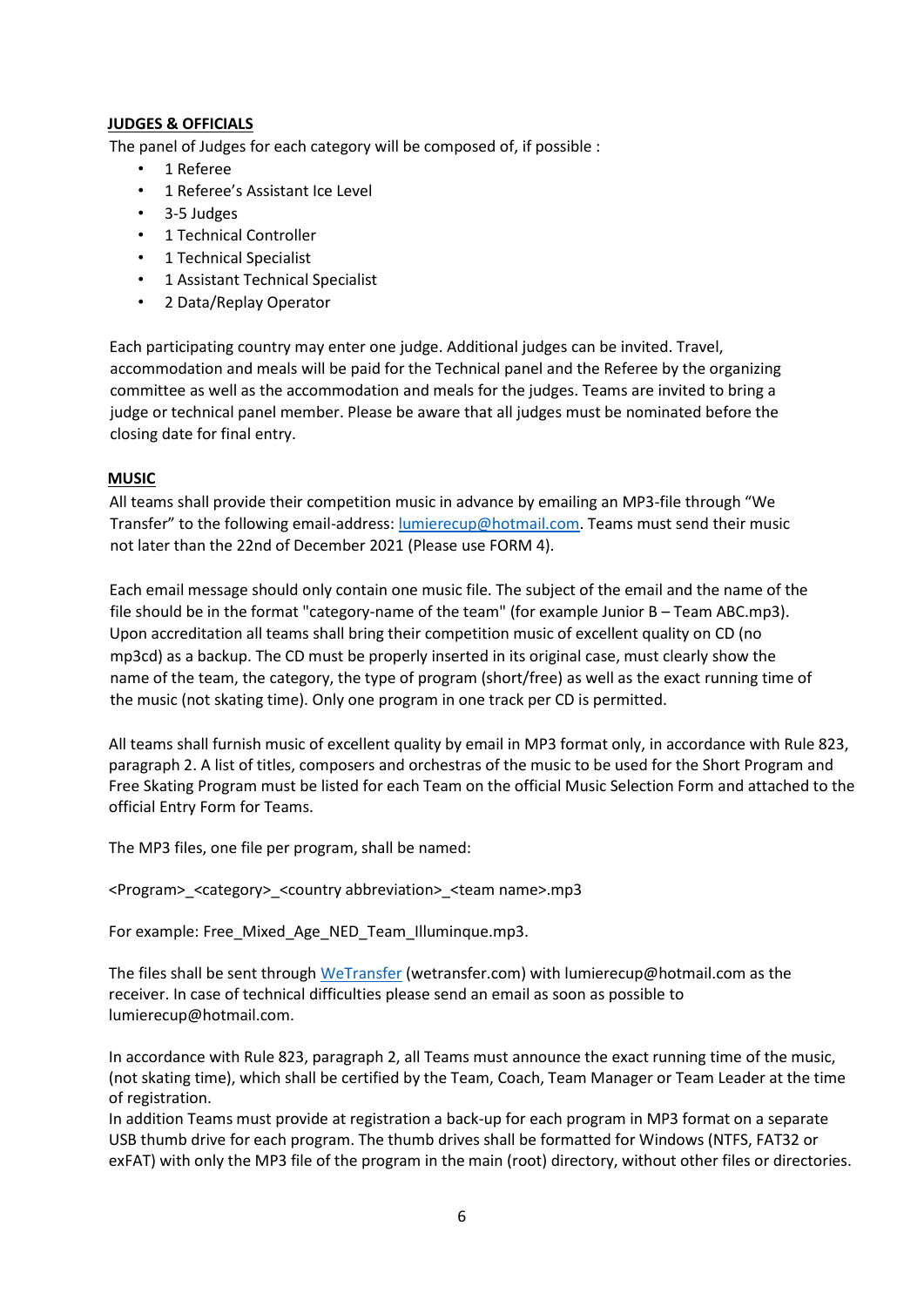If music information is not complete and/or the music is not provided, accreditation will not be given. With the entry forms, the "Program Content Sheet" must be returned to the Organizing Committee in time. It is mandatory that the Program Content Sheet be filled in precisely by each Team in English using the terminology for the elements listed in the respective ISU Communication.

The music files will be deleted by the organizers shortly after the competition. The backup thumb drives will be returned to the teams.

#### **STARTING ORDER/DRAW**

The starting order will be determined by draw. The draw will be by computer with the judging system software on Monday 10<sup>th</sup> of January 2022 at the IJSSPORTCENTRUM EINDHOVEN at 20:00. The starting order will be published on the competition website and competition Facebook page not later than 23:59 PM.

#### **OFFICIAL PRACTICE**

Each team will be allocated a period of official practice on the competition rink described in the table below:

| <b>Free Skating program</b> |            |
|-----------------------------|------------|
| Senior B                    | 12 minutes |
| Junior B                    | 11 minutes |
| Adult                       | 10 minutes |
| Mixed Age                   | 10 minutes |
| <b>Basic Novice</b>         | 10 minutes |
| Juvenile                    | 10 minutes |
| Pre-Juvenile                | 10 minutes |

The music will start:

- In the practice of 10 minutes: After 1:30 minute and after 6:00 minutes
- In the practice of 11 minutes: After 1:30 minute and after 6:30 minutes
- In the practice of 12 minutes: After 1:30 minute and after 7:00 minutes

The competition and official practice will only take place at the indoor rink.

The intention of the organizing committee is to plan the official practice of the Free Skating programs on Sunday 16<sup>th</sup> of January 2022. This schedule is depending on the number of teams taking part in the competition.

#### **CLOSING CEREMONY**

The closing ceremony will be held right after the end of the competition at Sunday the 16<sup>th</sup> of January 2022. Trophies will be awarded to the top three teams of each category. Medals will be presented to all skaters (1 per competitor) of teams.

#### **PROVISIONAL TIMETABLE**

The intention of the Organizing Committee is to plan the interclub competition on Sunday the 16th of January 2022 depending on the number of teams participating in the competition. A provisional time schedule will be published after the closing of the pre-entry.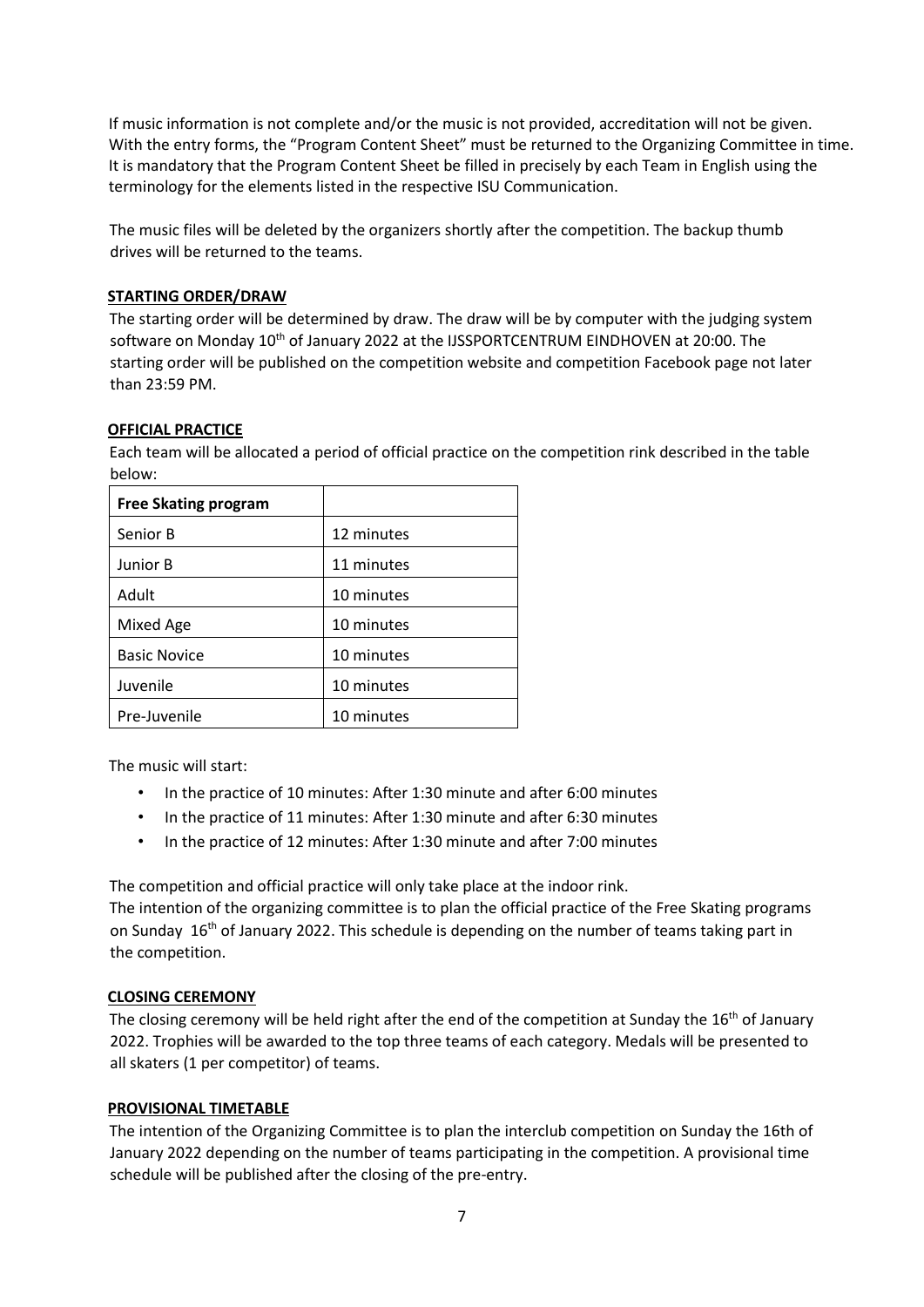#### **REGISTRATION & ACCREDITATION**

All participating teams and officials are invited to register for accreditation starting Thursday 13<sup>th</sup> of January or by appointment at Wednesday  $12<sup>th</sup>$  of January at the IJssportcentrum Eindhoven. A welcoming/accreditation/info desk will be in place at the ice rink from Thursday the 13<sup>th</sup> of January and during the whole competition. Every team will receive passes for team members as mentioned at the team list (FORM 3). Every team can also receive passes for 1 manager, 1 coach, 1 co-coach and 2 team chaperones.

#### **DOPING**

An anti-doping control can take place and will be in accordance with the valid ISU Anti-Doping Rules. It is also not permitted to use alcohol during the competition by any of the competitors.

#### **OFFICIAL SOCIAL MEDIA**

Please like our FB page:<https://www.facebook.com/lumierecup/> Website: [www.lumierecup.com](http://www.lumierecup.com/) Instagram[: lumierecup](https://www.instagram.com/lumierecup/?hl=nl)

#### **MEALS**

We are working on a solution for meals. Updated information will be published on the website and all pre-registered teams will be informed. For inquiries about meals please contact us through email.

#### **ACCOMMODATION & HOTEL INFORMATION**

At this moment we are consulting with hotels in the nearby surroundings for special rates and cancelation policies. There are hotels within walking distance of the ice rink.

#### **TRANSPORT**

Transport to the ice rink has to be organised by the participating team. We strongly advise all team who are able to come by their own bus. If needed we will try to offer transportation at special rates from hotels to ice rink. Transportation from airport to your hotel can be provided by transportation companies for special prices. Please contact us if you have any requests for transportation (Appendix A).

#### BY PLANE

There are several airports nearby Eindhoven. See list below:

| From Airport - Rink              | <b>Distance</b> | Travel time (airport - rink) |
|----------------------------------|-----------------|------------------------------|
| Eindhoven Airport (EIN)          | $10 \text{ km}$ | 13 min by car/taxi           |
| Amsterdam Schiphol Airport (AMS) | 135 km          | 83 min by car/taxi           |

#### BY TRAIN

From several airports there is a train connection or bus connection to Eindhoven

- Trains in the Netherlands: [www.9292.nl](http://www.9292.nl/)
- For trains from Europe to The Netherlands[: www.goeuro.nl](http://www.goeuro.nl/)
- For busses[: https://www.flixbus.nl/](https://www.flixbus.nl/)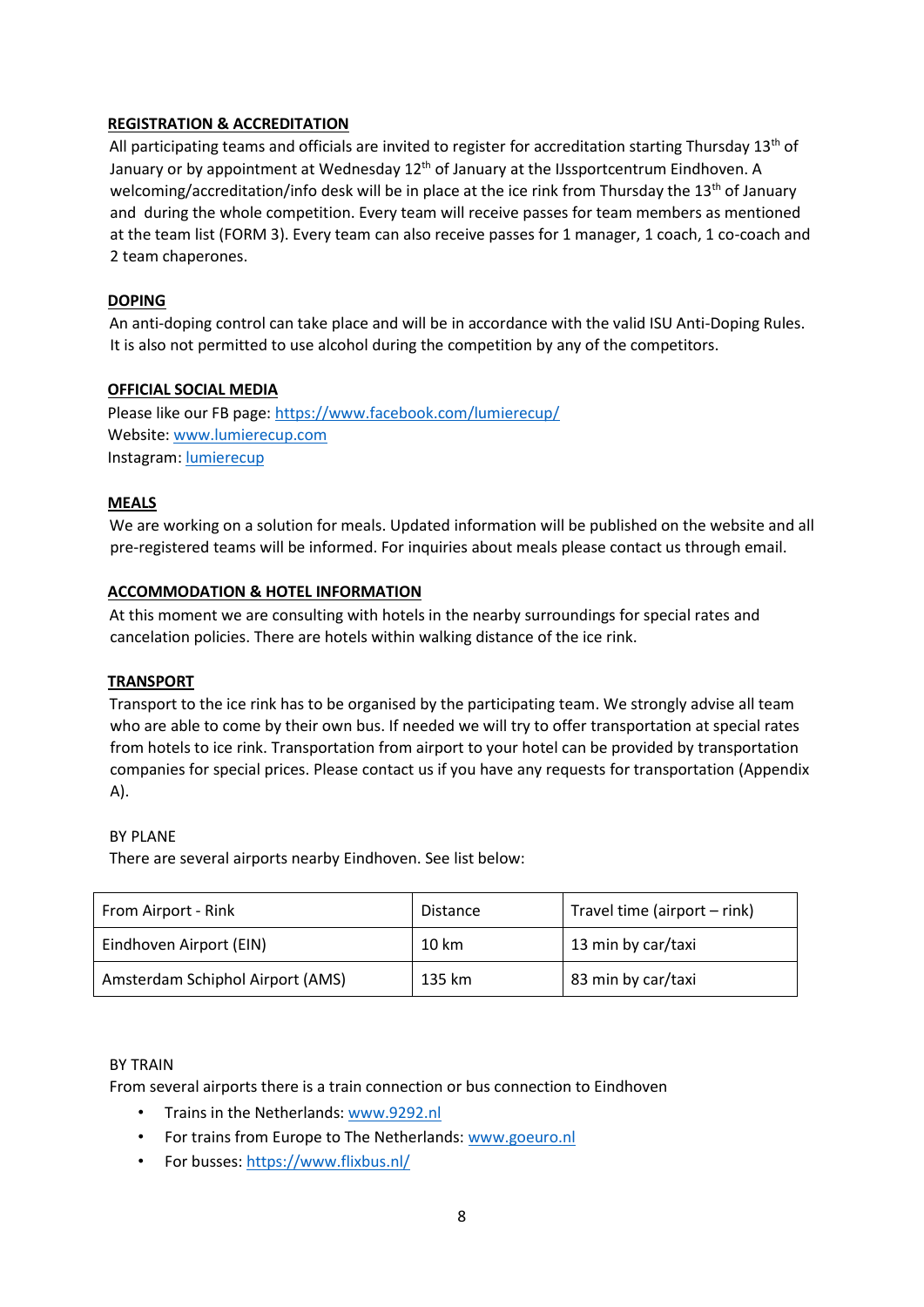



CARPARK/BUS CARPARK



Next to IJssportcentrum Eindhoven

Antoon Coolenlaan 3 5644 RX Eindhoven 00 31 40 2381201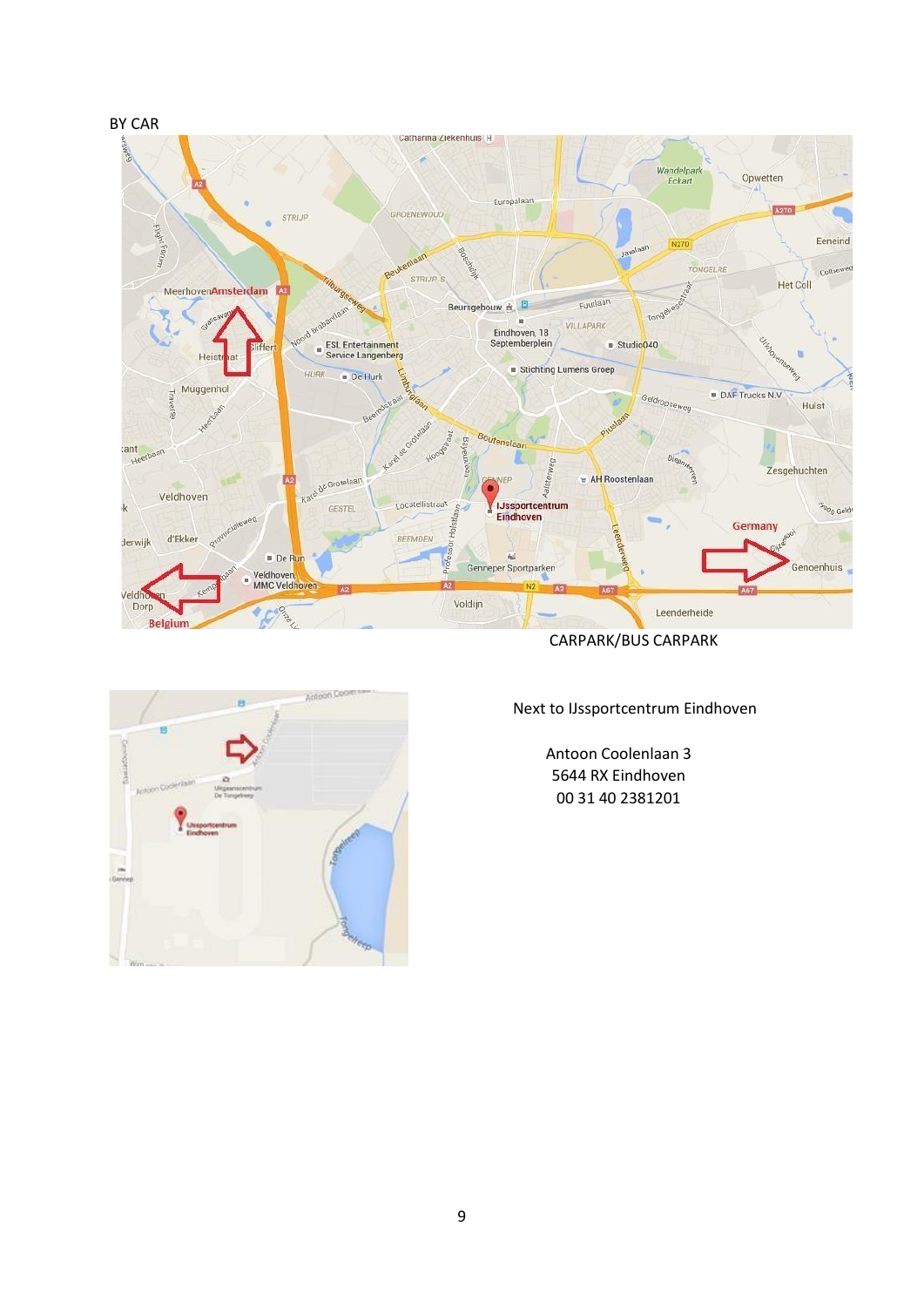#### **ORGANISATION**

The organisation of the competition is the responsibility of the organizing committee. It reserves the right to take any measures necessary to ensure that the competition runs smoothly. All decisions concerning such measures will be taken with the agreement of the Referee.

#### **LIABILITY**

In accordance with the ISU rule 119, the organizing committee of the Lumière Cup 2022 will assume no responsibility or liability with respect to bodily or personal injury or for property loss or damage incurred by competitors or officials in connection with the Lumière Cup 2022.

#### **MEDICAL SERVICE**

A medical service will be on duty at the IJssportcentrum Eindhoven during all the time of the competition and at the official practices.

Each member participating in the Lumière Cup 2022 has the sole responsibility for providing its own medical and accident insurance protection.

#### **PUBLICITY WAIVER**

Members, teams and competitors hereby acknowledge and consent to the fact that team photos, team info and results will be published, as well as the Lumière Cup 2022 may be televised either in whole or in part, for showing on a worldwide basis. According to the ISU Constitution and General Regulations 2018 both members and competitors (in this particular case, teams) hereby certify and warrant that the music and choreography presented and used by the competitors have been fully cleared and authorized for public use and consent to the use of his or her name, biography and likeness on or in connection with any television or radio program broadcast and re-broadcast throughout the world, motion picture, print media or the advertising and publicizing of such program, without further clearance or payments of any kind on the site of the ISU, the organizing member Koninklijke Nederlandsche Schaatsenrijders Bond, Organizing Committee and the relevant television network or broadcasters being required.